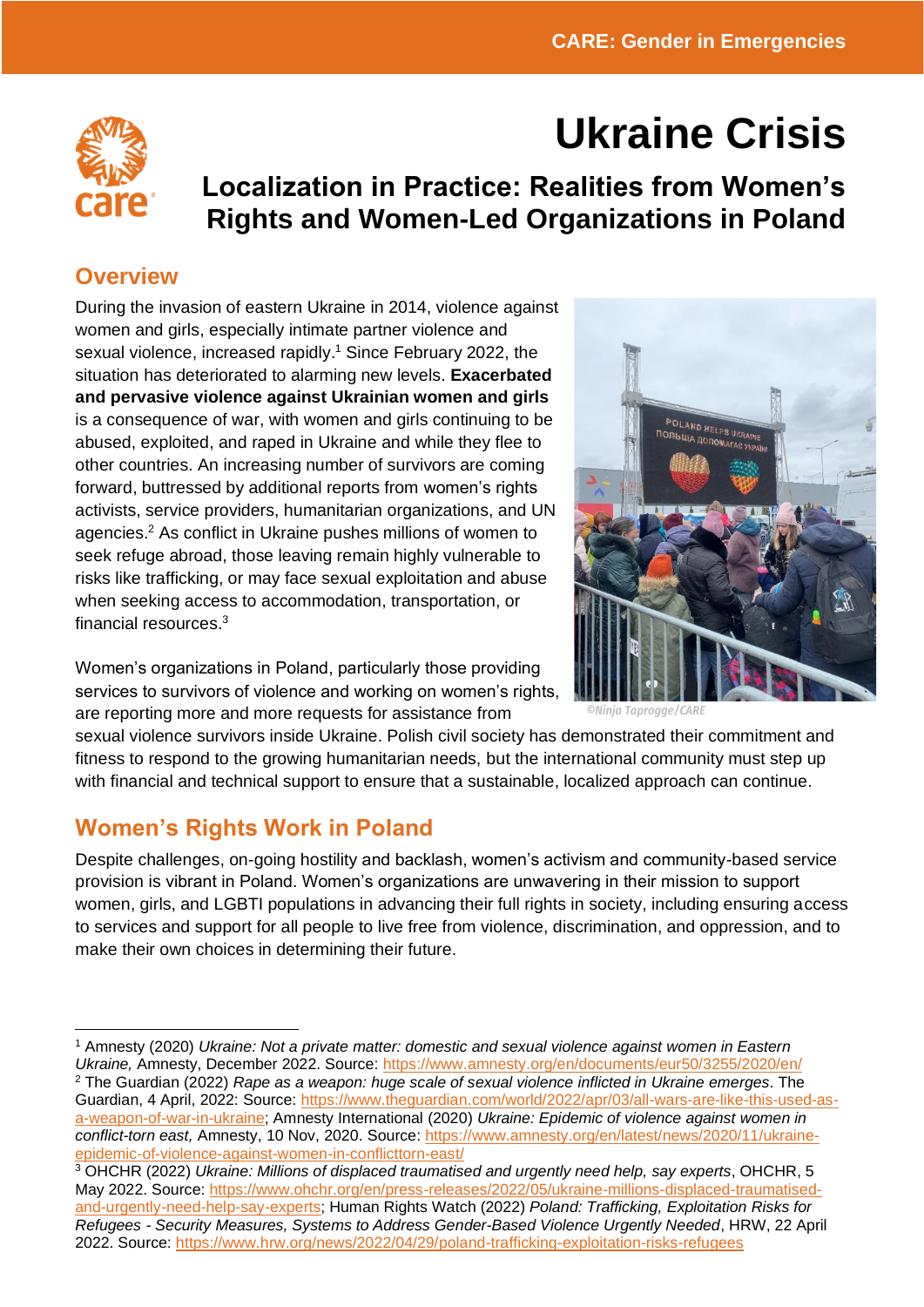At the same time, the effects of the Ukraine conflict have considerably strained already overstretched, resource-limited teams. Organizations need funding to cover core costs, including personnel, service provision, and operational spaces to continue their work and expand support to new populations. Burnout and exhaustion are already present among civil society organizations, and organizations are taking on more than what their current resources can sustain.

#### **Key Findings**

From March 28–April 29, 2022, CARE had more than 15 in-depth conversations with 18 women from more than 11 women's rights organizations and women-led organizations in Poland. Below is a summary of the needs and recommendations of women-led organizations working on gender-based violence (GBV) response, LGBTI and migrant rights, and sexual and reproductive health (SRH):

**Women's civil society organizations in Poland have long provided GBV and SRH services**

**Polish civil society and volunteers want to maintain existing services and activities** 

**Polish women's organizations will continue work long after the crises subsides**

- **Women's civil society organizations in Poland have long provided GBV and SRH services**, as the primary, frontline providers of this life saving support, alongside awareness raising and advocacy on behalf of women and girls.
- **Polish civil society and volunteers have stepped up to respond to the refugee crisis in Poland but must find a way to maintain their existing services and activities, too.** All the organizations that CARE spoke with are building upon existing services and activities to support women and girls fleeing Ukraine in addition to exploring ways to integrate and combine their work with refugee and host communities to maximize their reach and impact.
- **Polish women's organizations will continue to work long after the humanitarian and refugee crises subside.** While many women's organizations have utilized small grants from foreign organizations to support their work in the past, local/community-based fundraising and limited funding or donations from local municipalities and city councils has sustained their work until now.

#### **Priority Needs and Concerns**

With more than 3 million refugees entering Poland in recent weeks<sup>4</sup>, most of whom are women and children, there is a risk that women's organizations will not be able to continue their work while also providing emergency response and life-saving services to the refugee crisis. Women's organizations expressed concerns about their ability to continue working at the current pace, particularly:

<sup>4</sup> UNHCR (2022) Ukraine Data. Source:<https://data2.unhcr.org/en/situations/ukraine>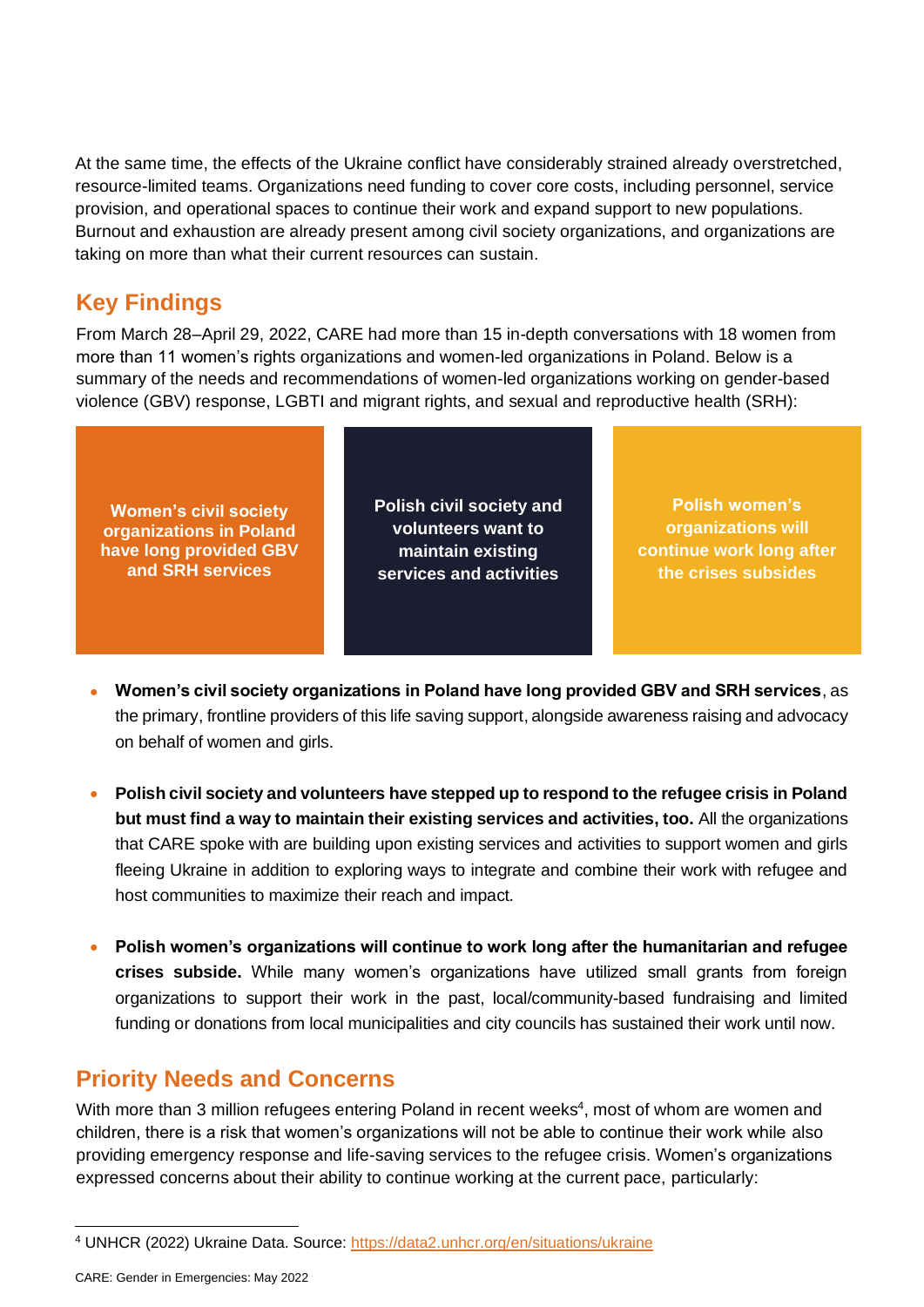- *Lack of flexible approaches and agreements with local civil society organizations:* As the main providers of specialized domestic, sexual violence and SRH services in the country, women's rights organizations have pivoted from focusing on Polish women and girls including refugee, migrant, and minority communities already in Poland, to also serving women and girls from Ukraine in recent weeks. However, growing needs, changing realities, and new challenges in Poland require quick decisions and for organizations to be able to pivot in focus or approach, as needed.
- *Inadequate contingency planning for a long-term protracted crisis:* A long-term, protracted crisis will have additional implications for refugees in Poland and Polish host communities. Women's organizations have already identified emerging needs arising in both Ukrainian and Polish communities that require attention.
- **Insufficient prioritization of core resources and operational support:** In addition to existing services, programs, and activities, organizations are requesting support to develop their internal policies and organizational structures to be able to sustain services over the long-term. Organizations require assistance to respond, but also some want to "professionalize," such as by developing databases for secure and systematic record-keeping, requiring investments over-time.
- *Limited focus on collective response(s) alongside individual efforts:* Women's organizations know each other and have informal referral mechanisms and networks. They often call on one another and share information to maximize resources or jointly provide assistance. While this has worked to date, support for more formal collaboration around strategic planning, preparedness, and increasing access to a holistic range of vital services is required.

#### **CARE's Women's Protection Response in Poland**

CARE's priority is to support women and girls in Poland impacted by crisis and to directly support women's rights and women-led organisations in their work. This localization and partnership approach is intended to:

- Provide holistic services and support to women, through local partnerships and front-line work.
- Offer technical and advocacy support, as well as coordination, to partners who face significant challenges responding to lifesaving humanitarian priorities, including provision of essential services.
- Support networking, solidarity building, experience sharing, mutual learning and collective strategizing between women's organizations within and across countries, partners, and streams of work.
- Amplify outreach to ensure services and information are accessible to women and girls, particularly outside of city centers and hubs.
- Assist local civil society organizations in a way that centers and prioritizes their needs, wishes, and long-term vision as well as values their contributions to the response. This includes joint advocacy at regional and global levels.